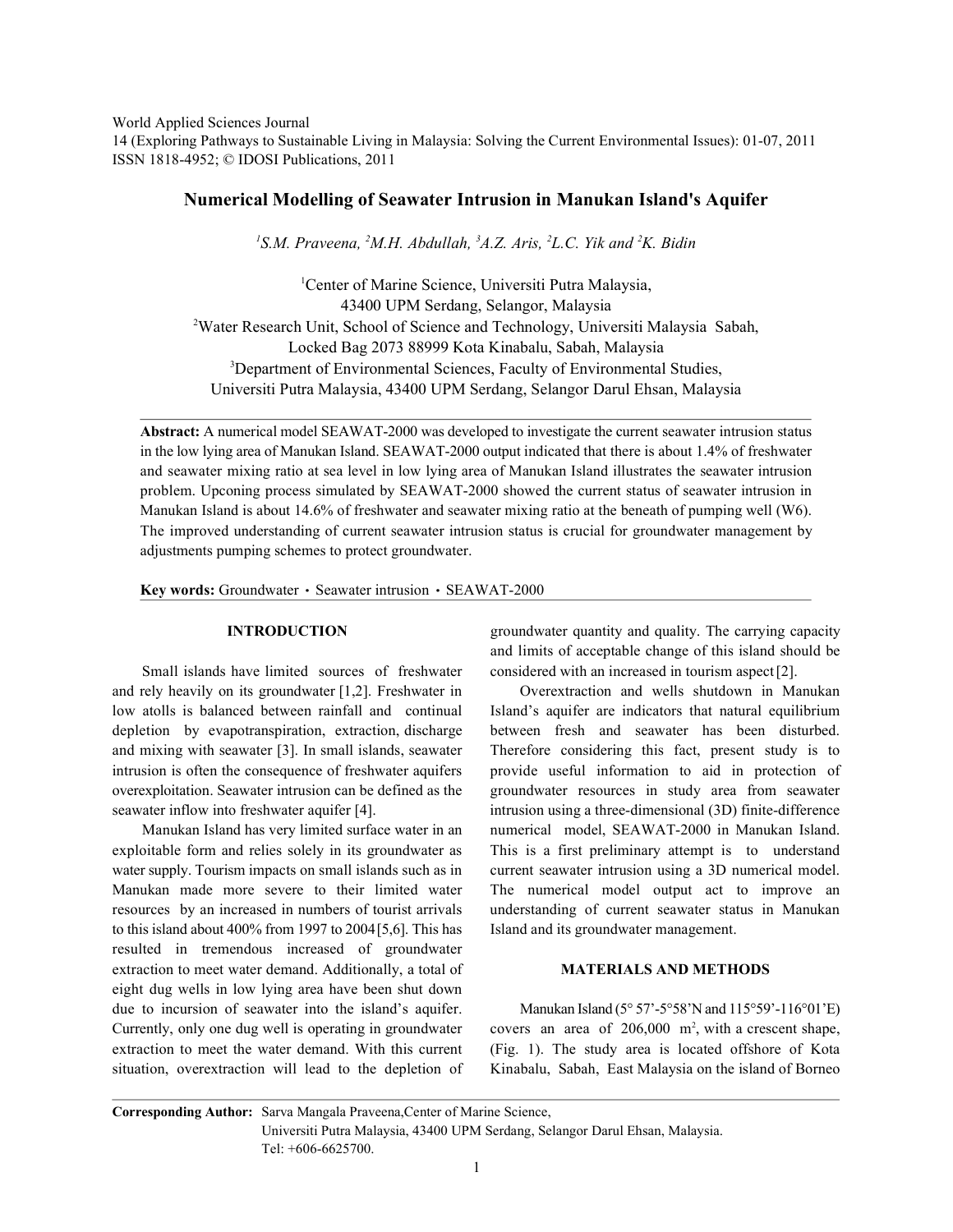

*World Appl. Sci. J., 14 (Exploring Pathways to Sustainable Living in Malaysia: Solving the Current Environmental Issues): 01-07*

Fig. 1: Location of Manukan Island focusing the low lying part

cover by South China Sea. The island is enacted under in the low area [8]. Abdullah *et al.* [9] conducted a study Parks Enactment 1978 and managed by The Sabah Parks on the morphological of the island found that the Trustees and consists of unconfined sandy aquifer and thickness of the aquifer from the ground surface to underlain by sedimentary rock [7]. The sedimentary rock bedrock are approximately, 5.7 m (northern part), 11 m of Manukan Island dips (east-northeast) with dipping (southern part) and 12 m (at the middle). As this study angles of 15°- 45° and forms a slight symmetrical syncline focused in low lying area, soil profile in the low lying area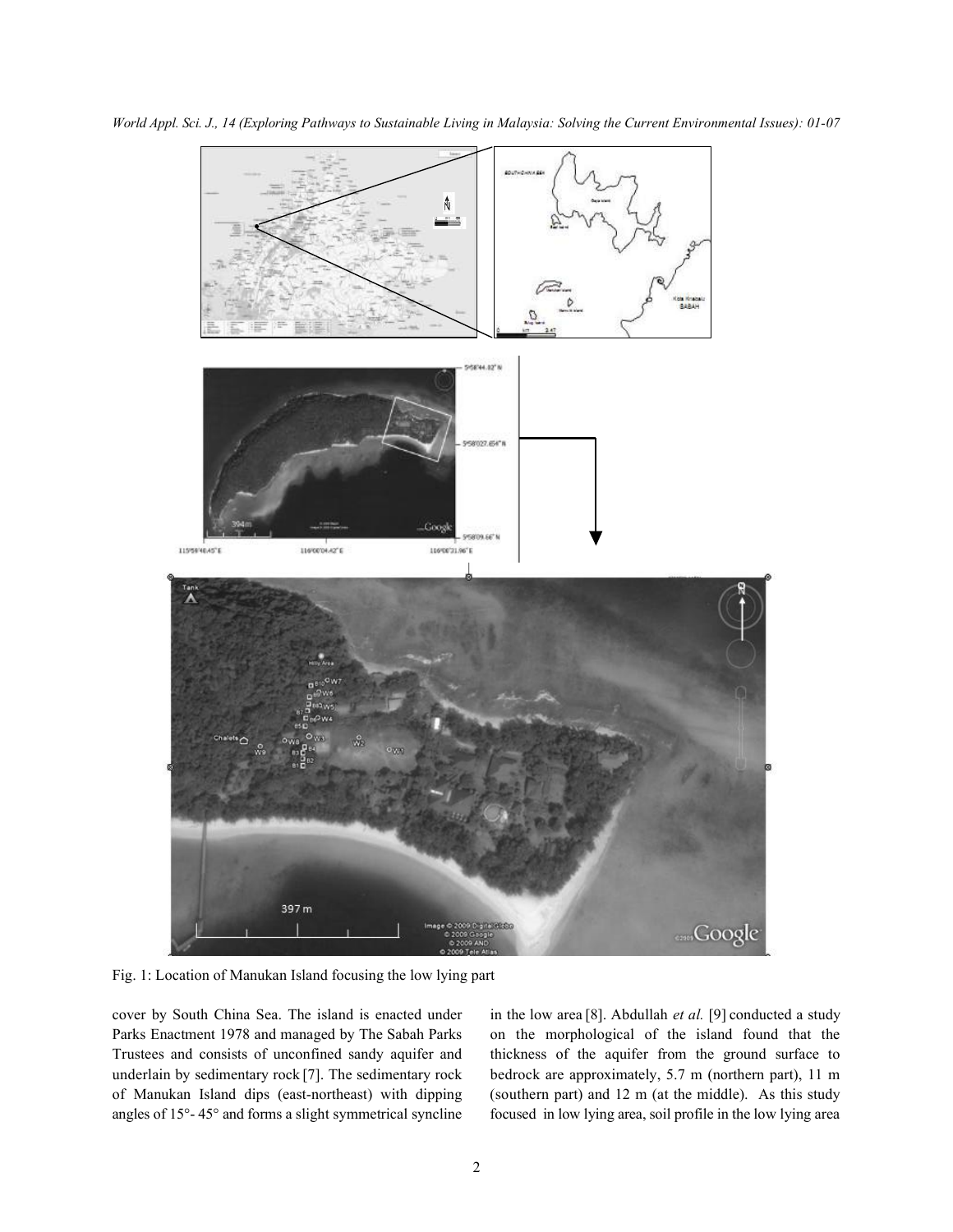*World Appl. Sci. J., 14 (Exploring Pathways to Sustainable Living in Malaysia: Solving the Current Environmental Issues): 01-07*



Fig. 2: The soils pro?le of the low lying area of Manukan Island

of Manukan Island was given a focal point. The soil profile at the low lying area (Fig. 2) was developed based on the surface elevation contour map, soil information collected during boreholes construction (Section 3.9.1) and data from Aris *et al.* [5], Abdullah *et al.* [7] and Abdullah [10]. Low lying area in Manukan Island consists of fine to coarse sand mixed with fine gravel [7].

Low lying area was selected in this numerical modeling (Fig. 1) since it has been developed for tourism activities and all the wells for groundwater extraction are located in this area (8 wells have been shut down and only 1 well is currently operating). Eight observation wells and nine boreholes were distributed across the study area to provide a good horizontal and vertical spatial distribution of hydrologic data. Groundwater samplings were done in 2009 (January 2009-December 2009) from the observation wells and boreholes. Hydraulic heads were also measured at observation wells and boreholes using Solinst water level meter. Analysis of chloride was done using Argentometric method [11]. Moreover, the meteorological data from the meteorological station was downloaded to a Twinhead laptop each month during samplings in 2009. SEAWAT-2000 engine in Visual MODFLOW Premium 4.2 was used in this study. SEAWAT-2000 couples the flow and transport equations of two widely accepted codes MODFLOW [12,13] and MT3DS [14] with some modifications to include density effects based on the extended Boussinesq assumptions. The theoretical development numerical solution techniques and computer code of the model are described by Guo and Langevin [15] and Anderson and Woessner [16].

The conceptual model of low lying area was developed based on the surface elevation contour map, information collected during boreholes construction and data from Abdullah [10]. The model grid consists

Table 1: Input parameters for the model and simulation strategies for this study

| Parameter                                 | Value                             |
|-------------------------------------------|-----------------------------------|
| Hydraulic conductivity $(K_x, K_y & K_z)$ |                                   |
| Laver 1                                   | 5.42E-4, 1E-5, 1E-5 m/s           |
| Layer 2                                   | 4.75E-4, 1E-5, 1E-5 m/s           |
| Layer 3                                   | 4.75E-4, 1E-5, 1E-5 m/s           |
| Layer 4 (sedimentary rock)                | 3.4E-7, 1E-5, 1E-5 m/s            |
| Molecular diffusion                       | $1.0E-9$ m <sup>2</sup> /s        |
| Freshwater density                        | $1000.0 \text{ kg/m}^3$           |
| Seawater density                          | $1025.0 \text{ kg/m}^3$           |
| Total porosity                            | 0.30%                             |
| Specific storage                          | 0.35%                             |
| Specific yield                            | 0.25%                             |
| Longitudinal dispersivity                 | 1 <sub>m</sub>                    |
| Horizontal transverse dispersivity        | $01$ m                            |
| Vertical transverse dispersivity          | $0.01$ m                          |
| Recharge                                  | mm/year                           |
|                                           | Recharge data in 2009 calculated  |
|                                           | using simple water balance method |
| Evapotranspiration                        | mm/year                           |
|                                           | Evapotranspiration data in 2009   |
|                                           | calculated using Penman method    |
| Constant head                             | 16 <sub>m</sub>                   |
| Recharge concentration                    | $0 \text{ mg/l}$                  |
| Constant head concentration               | 19999 mg/l                        |
| Initial Concentration (mg/L)              | Based on Jan 2009                 |
| Initial head (m)                          | Based on Jan 2009                 |
| Hydraulic heads (m)                       |                                   |
| <b>B1-B9</b>                              | January 2009-December 2009        |
| W1, W2, W3, W4, W5, W7                    | January 2009-December 2009        |
| Chloride concentration (mg/L)             |                                   |
| <b>B1-B9</b>                              | January 2009-December 2009        |
| W1, W2, W3, W4, W5, W7                    | January 2009-December 2009        |
| Pumping rate at W6                        | $72 \text{ m}^3/\text{day}$       |

of 80 columns and 80 rows with grid spacing of 1199 (xdirection) and 778m (y-direction). The unconfined layers were divided into four layers which based on the hydrogeological and soil profile information. Specified head boundary was assigned for the sea (South China Sea). In this present study, it is assumed that the hydraulic conductivities of unconfined aquifer of Manukan Island vary along horizontal and vertical directions. The recharge from the precipitation was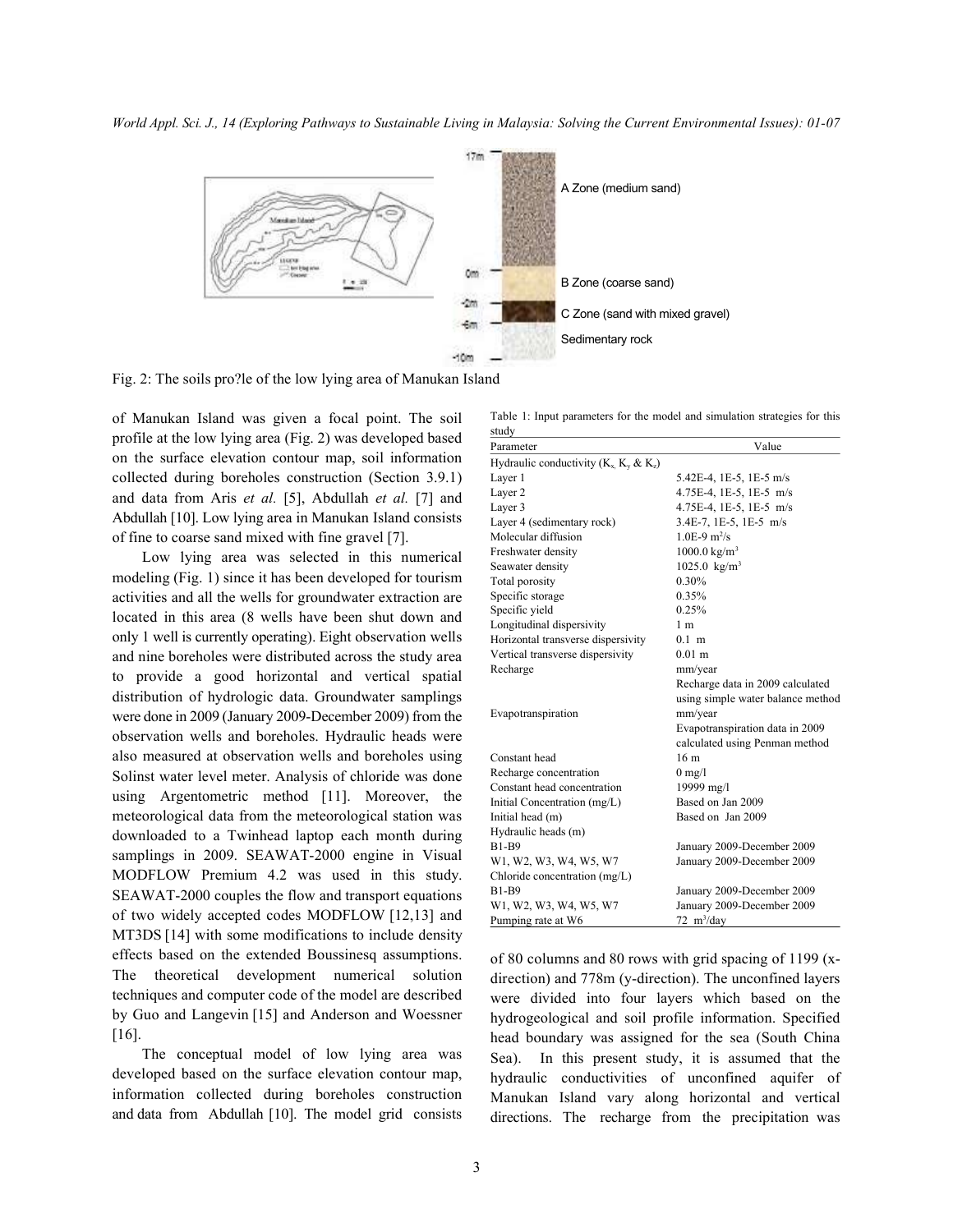Manukan Island. Representative properties of the SEAWAT-2000 showed current status of groundwater Manukan Island aquifer (Table 1) were assigned to active quality in the low lying area of Manukan Island. model cells. Groundwater recharge and evapotranspiration The SEAWAT-2000 output showed that there is about from the meteorological data were calculated using simple 1.4% of freshwater and seawater mixing ratio at water balance method [17] and Penman method [18] which mean sea level in low lying area of Manukan Island assigned to top layer. (Fig. 4). Seawater-freshwater mixing concentration of

hydraulic heads and chloride concentration values at each Organization [21] and U.S. Environmental Protection borehole and well measured in 2009 were used. Model Agency [22]. calibration is stopped at the end of the simulation when According to a study done by MAO *et al.* [23] in reasonable matches between the observed and calculated Ardeer (Scotland), seawater intrusion also occurs in were achieved (Fig. 3). The computed relative mean pumping wells via the advancement of the seawater at the square error, RMS, mean error, ME and mean absolute bottom of the aquifer result from the density difference error, MAE were obtained to show the model error and between seawater and freshwater. Fig. 5 shows the good estimation have been obtained. The model SEAWAT-2000 model output of upconing process at the calibrations have indicated a reasonably good match beneath of the pumping well (W6) which leads to the between the observed and calculated hydraulic heads and advancement of the seawater at the bottom of the aquifer chloride concentrations. According to Anderson *et al.* result from the density difference between seawater and [19], maximum acceptable error depends on hydraulic freshwater. Upconing process is the possible process heads and chloride concentration magnitude change over attributed to the mixing mechanisms of saline water and the model. fresh groundwater in low lying area of Manukan Island.

assumed to be spatially uniform in the low lying area of Numerical model output by means of **RESULTS AND DISCUSSION** that the mixing concentration exceeds the maximum During calibration using trial and error method, Ministry of Health National Standard [20], World Health 1.4% with chloride concentration 280 mg/L indicates concentration level (250 mg/L) reported by Malaysian



Fig. 3: Comparison between calculated and observed hydraulic heads and chloride concentrations at boreholes and wells (a) calculated and observed hydraulic heads at boreholes (b) calculated and observed chloride concentrations at boreholes (c) calculated and observed hydraulic heads at wells (d) ) calculated and observed chloride concentrations at wells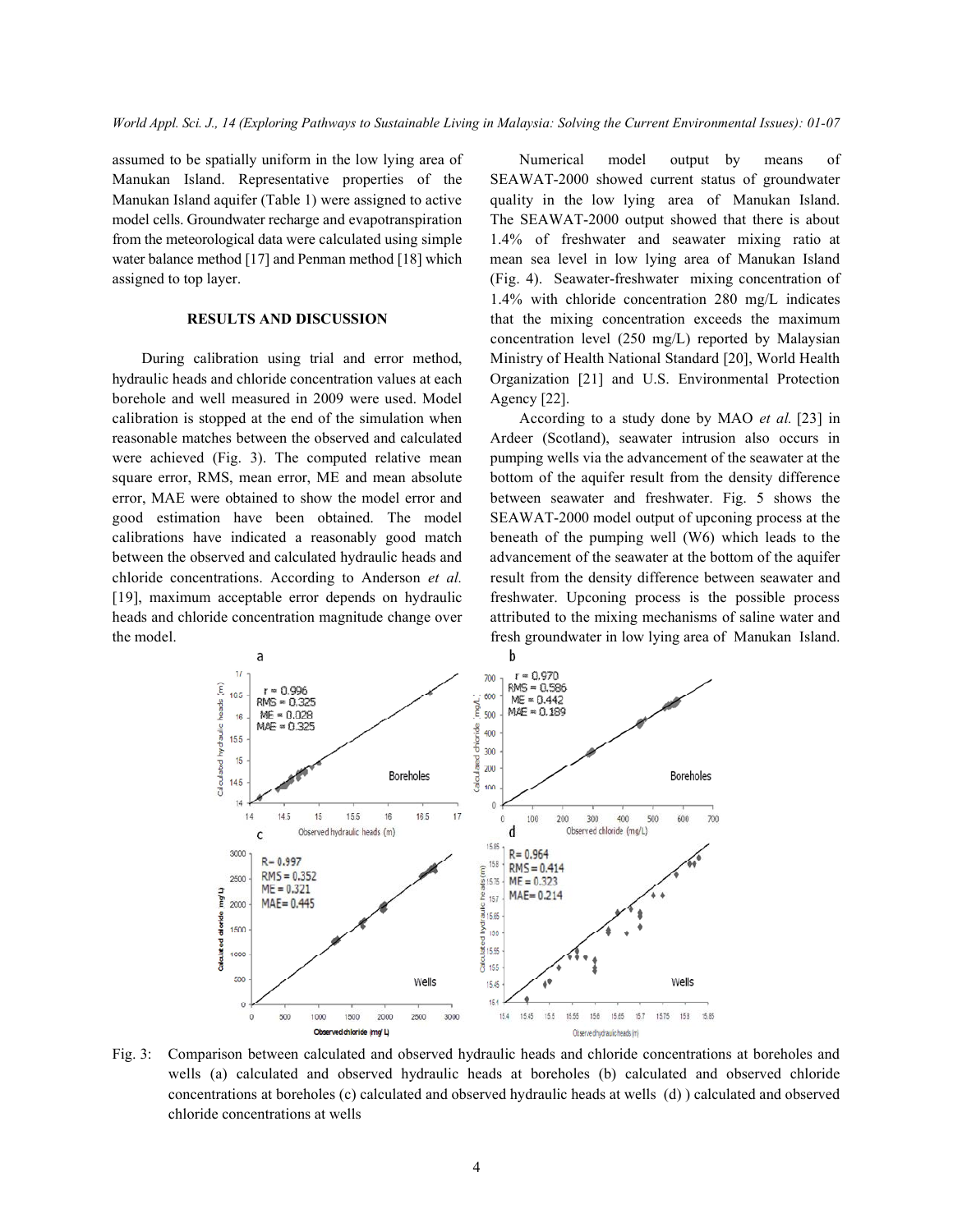*World Appl. Sci. J., 14 (Exploring Pathways to Sustainable Living in Malaysia: Solving the Current Environmental Issues): 01-07*



Fig. 4: Freshwater and seawater mixing of 1.4% in low lying area of Manukan Island



Fig. 5: Upconing process and movement of 14.6% iso-chloride moves about 3m at the beneath of the pumping well (W6)

it is found the current status of seawater intrusion in measurement of seawater intrusion is taken into account. Manukan Island is about 14.6% of freshwater and According to Simpson [25], the size and shape of the seawater mixing ratio in low lying area of Manukan Island upconing will grow and shrink as the rate and duration of which has moved about 3m at the beneath of the pumping well pumping change. Adjustment of groundwater well (W6). Moreover, mean chloride concentration in pumping scheme for the future is suggested since pumping well (W6) during samplings period is 1899 mg/L, overexploitation is the most important factor to cause exceeds the maximum drinking water concentration level seawater intrusion in the study area. This is crucial in reported by MOH WHO and USEPA. This explains that order to protect the freshwater resources in the coastal the water is no longer potable for drinking water purposes aquifer of Manukan Island. and additional water treatment is needed or well discontinued operation will be required. Thus, **ACKNOWLEDGEMENT** groundwater quality of Manukan Island is affected by seawater intrusion attributed to overextraction of The authors are thankful to Dr C.P. Kumar freshwater from the aquifer. Paniconi *et al.* [24] showed a from National Institute of Hydrology, Roorkee, India, strong and direct link between groundwater extraction and Dr Alyssa Dausman and Dr Chris Langevin from United seawater intrusion. The chloride concentrations of the States Geological Survey for their kind assistances with

From the upconing process showed by SEAWAT-2000, groundwater are important when dealing with controlling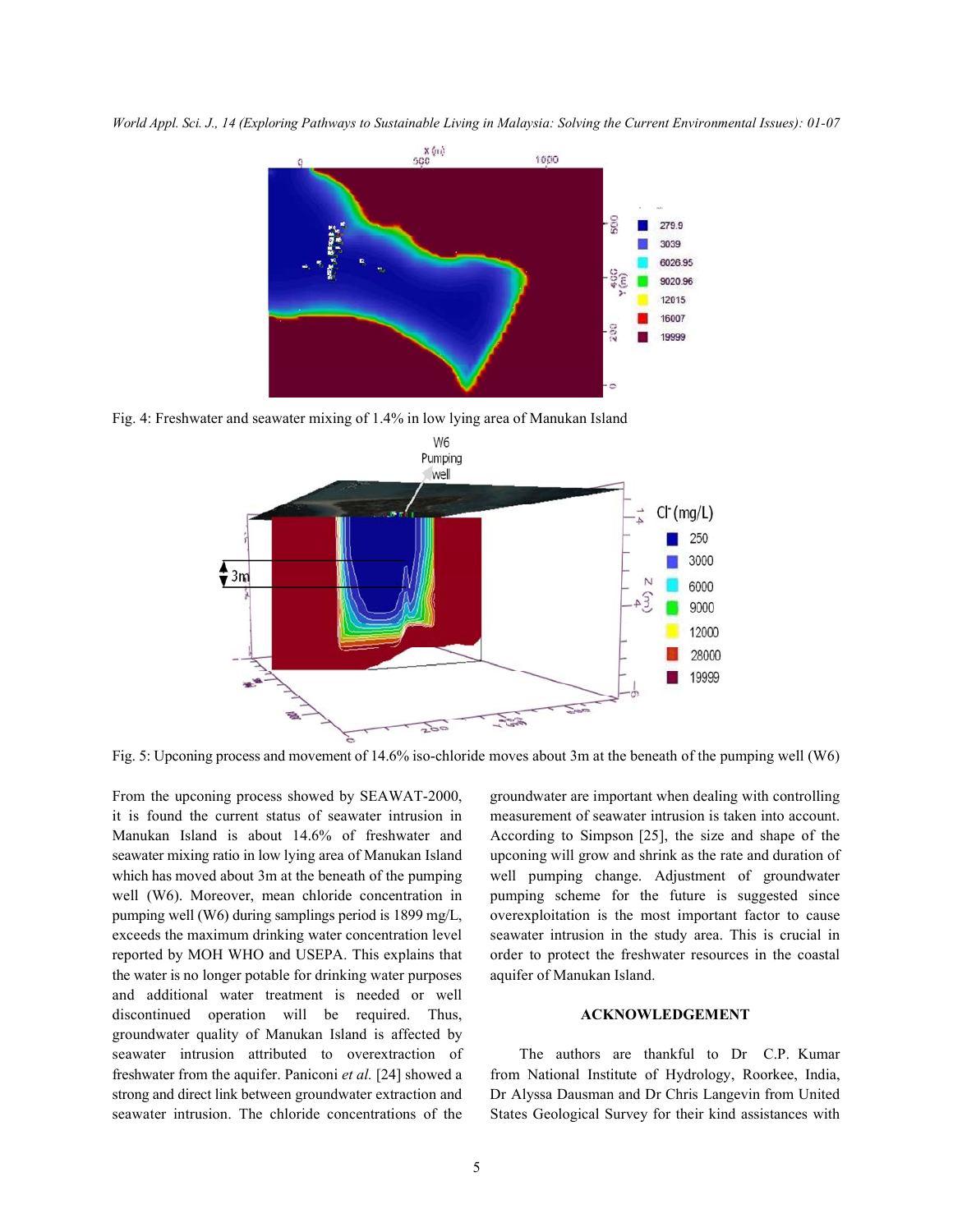through Ministry of Science, Technology and Innovation, Malaysia (ScienceFund: 04-01-10-SF0065) and National Science Fellowship (NSF) Scholarship (primary author) are gratefully acknowledged. Sincere appreciation to Sabah Parks for their permission to conduct this study in Manukan Island. Special thanks to Miss Li Ying Chua, Mr Jay Jim and Mr Ng Kuan Leang for their assistances during boreholes constructions.

## **REFERENCES**

- 1. Praveena, S.M., M.H. Abdullah, K. Bidin and A.Z. Aris, 2010. Modeling of Water Balance Components in a Small Island via a Numerical Model Application. Journal of Coastal Research. DOI: 10.2112/JCOASTRES-D-10-00057 (In Press)
- 2. Aris, A.Z., M.H. Abdullah, K.K. Kim and S.M. Praveena, 2009. Hydrochemical Changes in a Small Tropical Island's Aquifer, Manukan Island, Sabah, Malaysia. Environmental Geol., 56(8): 1721-1732.
- 3. White, I., T. Falkl and, P. Perez, A. Dray, T. Metutera, E. Metai and M. Overmars, 2007. Challenges in freshwater management in low carol atolls. J. Cleaner Production, 15(16): 1522-1528.
- 4. Perera, E.D.P., K. Jinno, A. Tsutsumi and Y. Hiroshiro, 2008. Development and verification of a three dimensional density dependent solute transport model for seawater intrusion. Memoirs of the faculty of engineering Kyushu University, 68(2): 93-106.
- 5. Aris, A.Z., M.H. Abdullah, A. Ahmed and K.K. Woong, 2007. Controlling factors of groundwater hydrochemistry in small island's aquifer. International J. Environmental Science and Technol., 4(4): 441-450.
- 6. Wong, P.P., 1993. Tourism Vs. Environment: the case for coastal areas. Kluwer Academic.
- 7. Abdullah, M.H., M.A. Kassim and M.N. Hanapi, 2002. Saltwater encroachment into the sandy aquifer of Manukan Island. Borneo Sci., 12: 1-22.
- 8. Abdullah, M.H., M. Mazlin, B. Musta and A.Z. Aris, 2008. Hydrochemical Analyses of a Disturbed Aquifer of a Small Island in Malaysia. Fresenius Environmental Bulletin, 17(12a): 1-9.
- 9. Abdullah, M.H., B. Musta and M.M. Tan, 1997. A Preliminary Geochemical Study on Manukan Island, Sabah. Borneo Sci., 3: 43-51.
- SEAWAT-2000 numerical modeling. The financial support 10. Abdullah, M.H., 2001. Phreatic water extraction from shallow aquifer of a small island. PhD Thesis. Universiti Teknologi Malaysia, Malaysia.
	- 11. APHA, 1995. Standard Methods for the Examination of Water and Wastewater. 19th Ed. American Water Works Association, Water Environment Federation, Washington.
	- 12. Harbaugh, A.W., E.R. Banta, M.C. Hill and M.G. Macdonald, 2000. The U.S Geological Survey modular groundwater models: User guide to modulization concepts and the groundwater flow process. US Geological Survey.
	- 13. McDonald, M.G. and A.W. Harbaugh, 1998. A modular three-dimensional finite difference groundwater flow model. US Geological Survey Technique of water Resources. U.S. Geological Survey.
	- 14. Zheng. C. and P.P. Wang, 1999. A modular three dimensional multi species model for simulation of advection, dispersion and chemical reactions of contaminants in groundwater systems: documentation and user guide. US Army Engineer Research and Development Center.
	- 15. Guo, W. and C.D. Langevin, 2002. User's Guide to SEAWAT-2000: A computer program for simulation of three-dimensional variable-density groundwater flow: technique of water resources investigation. Technique of Water-Resources Investigations, U.S. Geological Survey.
	- 16. Anderson, M.P. and W.W. Woessner, 2002. Applied groundwater modeling: Simulation of flow and advective transport. Academic Press.
	- 17. Bonell, M., M.M.Hufschmidt and J.S. Gladwell, 1993. Hydrology and Water Management in the Humid Tropics: Hydrological Research Issues and Strategies for Water Management. Cambridge University Press.
	- 18. Ayob, K., Y. Zulkifli and K. Bidin, 2007. Asas Hidrologi. Pearson Education.
	- 19. Anderson, M.P., D.S. Ward, E.G. Lappala and T.A. Prickett, 1992. Computer Models for Subsurface Water. McGraw-Hill.
	- 20. MOH. 2004. National Guidelines for Drinking Water Quality. Ministry of Health. Kuala Lumpur, Malaysia.
	- 21. WHO. 2004. Guidelines for Drinking-Water Quality. Vol.1 Recommendations  $(3<sup>rd</sup>)$ . Geneva.
	- 22. USEPA. 1973. Water quality criteria, 1972. United States Government Printing Office.